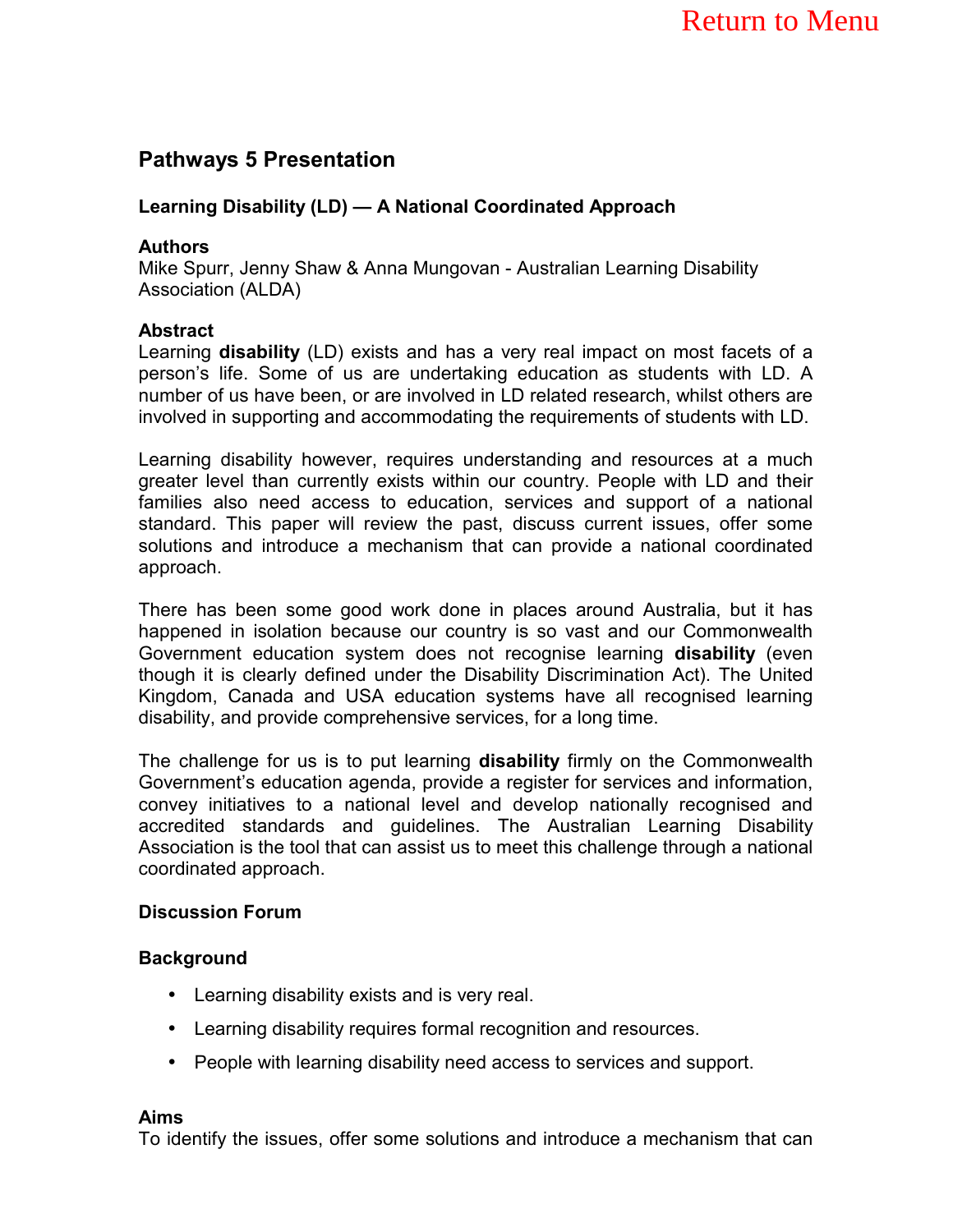convey initiatives.

### **Problems**

- $\bullet$  Learning "disability" is not on the agenda nationally.
- There are huge gaps within our current education system.
- Existing learning disability services are not coordinated Our big country and the resulting isolation of resources.
- Our comparison to the United Kingdom, USA and Canada in terms of policy & standards is appalling.

### **Solution - Where to from here?**

- Why it is necessary to push the "Disability" label.
- Put learning disability on the agenda at Commonwealth government level.
- Forge intra-national links.
- Provide information and identify the locations of services & support.
- Give learning disability issues and solutions a national voice.
- Develop and implement nationally recognised definitions, guidelines and standards for accurate assessment.

## **A Tool**

The Australian Learning Disability Association (ALDA)

- 1. Goals of ALDA are to:
	- Create a climate of public understanding, awareness and acceptance of learning disability nationally;
	- Lobby at a national level to promote the issue of learning disability in education, government and community sectors;
	- Inform people with learning disability of their rights under the Disability Discrimination Act;
	- Provide educative information relating to learning disability;
	- Evaluate and disseminate information on current research and resources on learning disability;